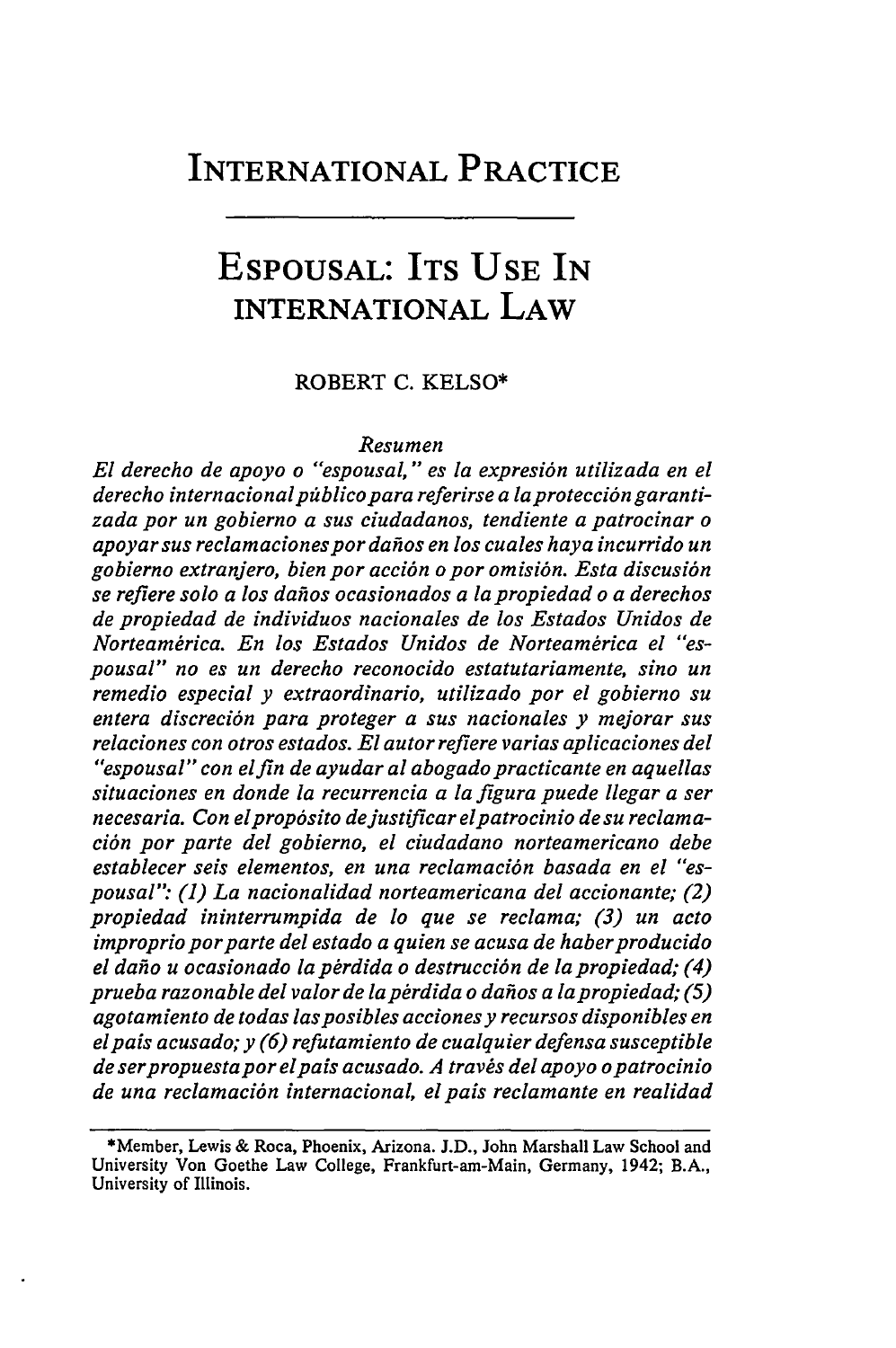*recibe una cesi6n o trasferencia de la reclamaci6n por parte de su sfibdito o nacional.*

#### Abstract

*Espousal is thepublic international law term forprotection afforded by a government to its nationals in advocating their claims of an injury brought about by some action or inaction of a foreign government. This discussion only deals with injuries to the property orproperty rights ofthe United States national. In the United States, espousal is not a legal right, but an extraordinary remedy employed by the United States Government in its discretion to protect its nationals and enhance its foreign relations. The author notes various applications of espousal in order to help thepractitioner who might encounter situations in which the use of espousal becomes necessary. In order to justify advocacy by the United States Government, the claimant must specifically assert six elements in the espousal claim: (1) United States nationality ofthe claimant, (2) the claimant's continuous ownership of the claim, (3) a wrongful act by the accused nation which caused damage, loss or destruction of property, (4) reasonable proof of the value ofloss or damages to the property, (5) exhaustion of all local remedies available in the accused nation and (6) negation of anticipated defenses to be raised by the accused nation. By espousing an international claim, the claiming nation in effect receives an assignment ofthe claim from its national.*

International law is more than an academic exercise of interest only to scholars and diplomats. It also has application in the daily practice of law. Frequently, a client complains of an injury' brought about by some action or inaction of a foreign government. The underlying basis for most claims consists of three separate grounds; confiscatory breach of contract, nationalization of property or personal injury caused by a foreign government. The lawyer is then faced with the problem of obtaining recourse for the aggrieved client. Too often, the sole method is through the international law process known as "espousal."<sup>2</sup>

<sup>1.</sup> This discussion will deal only with injuries to the property or property rights of the United States national. The treatment will attempt to be practical and therefore general in nature. In dealing with "espousal," only the individual or single claimant situation will be considered. Multiple claimants are usually dealt with by a treaty provision relegating the determination of the validity and amount of reparations to a commission, either a United States commission or a bilateral or third country arbitral commission.

<sup>2.</sup> There are infrequent cases where recourse is available under United States law **by** attachment, or other *in rem* action, against property of the foreign nation found within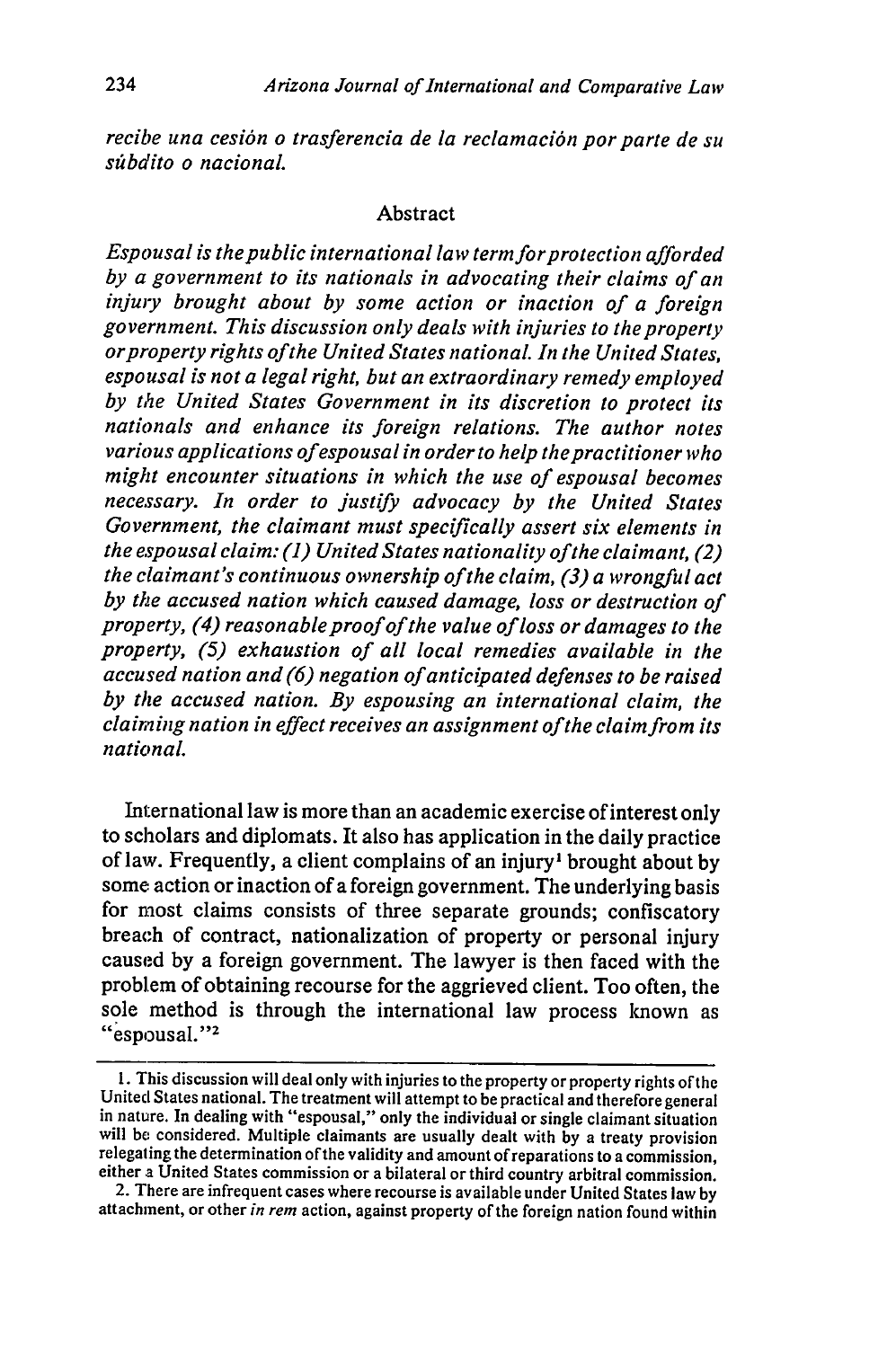## FUNDAMENTAL ASPECTS OF ESPOUSAL

Espousal is the public international law term for protection afforded by a government to its nationals<sup>3</sup> in advocating their claims. This diplomatic protection and the privilege of enjoying advocacy by the United States Government is, however, not a matter of legal right. It is an extraordinary remedy employed by the United States Government in its discretion to protect its nationals and enhance its foreign relations.' The extension of the privilege of this protection is a political function within the province of the executive branch of government.'

When a United States national is injured in his person or property by the government of another nation, the national (either an individual, partnership or corporation) files a sworn claim for espousal. Within this claim is alleged nationality of the claimant, ownership of the claim, damages, facts of the denial of justice, exhaustion of local remedies and negation of defenses asserted by the accused government.<sup>6</sup>

Espousal is conducted through diplomatic services. United States nationals turn first to the United States Department of State's Office of Legal Adviser. If espousal relief of some form is granted, the United States becomes the "claiming nation" and the other government the "accused nation." Representation is then conducted by the desk officer of the accused nation and the embassy in that country.

The United States national in these instances is an "alien" within the jurisdiction of the accused nation. The espousal claim theory is thus based upon the responsibility of the accused nation under international law for injury done to the alien, caused by the wrongful conduct of that nation.<sup>7</sup> In this context an "injury" refers to damage

3. The term "national" includes both United States citizens and persons owing permanent allegiance to the United States. *See* **8** u.s.c.s. § 1408 (1981) for a definition of nationals who are not citizens.

4. 8 M. **WHITEMAN, DIGEST** OF INTERNATIONAL **LAW 1269** (1967).

5. For an excellent discussion of limitations on the executive power in espousal matters, see Note, *The Nature and Extent of Executive Power to Espouse the International Claims of United States Nationals,* 7 **VAND. J. TRANSNAT'L** L. 95 (1973).

the jurisdiction of United States' courts. A similar type of *in rem* action may also be used in third nation's courts. In both instances, the nation whose courts are used may affect the recovery depending upon the applicability of either of two international law doctrines, "act of state" or "sovereign immunity." These are discussed at length in Cheatham & Maier, *Private International Law and Its Sources,* 22 **VAND.** L. REV. 83-94 (1978).

*<sup>6.</sup> See* R. LILLICH **&** G. **CHRISTENSON,** INTERNATIONAL CLAIMS: THEIR PREPARA-**TION AND PRESENTATION** (1962). This is an excellent and practical approach to espousal claim preparation and recommended for consultation during the preparation process.

<sup>7. 8</sup>M. WHITEMAN, *supra* note 3, at 697.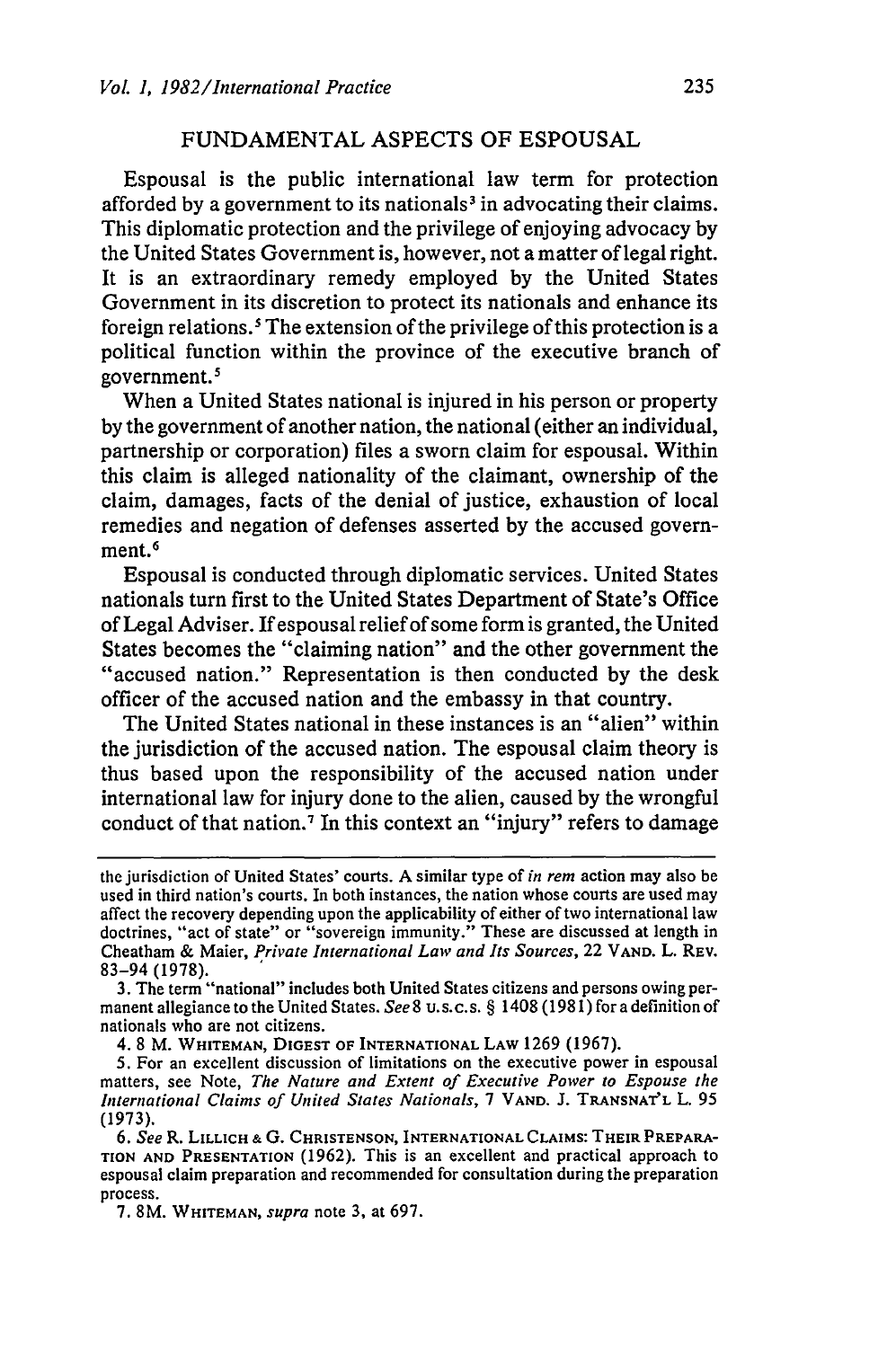for which a legal remedy is usually afforded under the law of states having "reasonably developed legal systems."<sup>8</sup> The conduct causing the injury to the alien must be wrongful under international law. The *Restatement (Second) ofForeign Relations Law ofthe United States* undertakes to define this as conduct which: "(a) [djeparts from the international standard of justice, or (b) constitutes a violation of an international agreement."<sup>9</sup>

It should be noted that the international standard of justice may very well differ from local or municipal concepts ofjustice. **1 <sup>0</sup>**Formerly, the international standard was referred to as the standard of justice in "civilized states." This is now merely declared broadly and comprehensively. It encompasses instances where there is denial, unwarranted delay or obstruction of access to courts; gross deficiency in the administration of judicial or remedial process; failure to provide those guaranties which are generally considered indispensable to the proper administration of justice or a manifestly unjust judgment. Naturally, the nation against which a denial of justice in the international definition is alleged often rebuts by an allegation of intervention in the administration of the civil affairs of that nation. This defense is often based on an assertion that the alien was extended the same rights as local nationals.<sup>11</sup> This rebuttal may not necessarily destroy the eligibility of the claim for espousal, since conforming to the local standard may nevertheless be a denial of the international standard of justice.

A complete definition of the international standard is not within the scope of this article. It may, however, be compared to the constitutional standard of"due process of law." In this sense, it is concerned with rights and component procedures for repression of those rights. Both standards are legal concepts which expand with the times.<sup>12</sup> Neither can be defined with complete precision, because what is definable today may not be tomorrow.13 The determination of this factor is generally left to the Office of Legal Adviser.

The petition or claim for espousal relief is required to be a complete and in-depth description of all the elements necessary to justify the

 $\overline{\phantom{a}}$ 

**<sup>8.</sup> AMERICAN LAW INSTITUTE, RESTATEMENT (SECOND) OF FOREIGN RELATIONS LAW OF THEUNITED STATES** *§ §* 164, **165 (1965)** [hereinafter cited as **RESTATEMENT (SECOND)].**

**<sup>9.</sup>** *Id., §* 165, at 501; 8 M. WHITEMAN, *supra* note 3, at 697.

**<sup>10.</sup> RESTATEMENT (SECOND),** *supra* note **7,** at § **165,** at 503-504.

<sup>11.</sup> Faculty of Harvard Law School, *Draft Convention on Extradition,* art. 9, 29 AM. **J. INT'L.** L. 21, 23 (Supp. 1935).

<sup>12.</sup> The view that standards of justice applicable within the accused nation should suffice as international standards has recently been advocated by Dr. Garcia-Amador, Special Rapporteur of the International Law Commission of the United Nations. 8 M. WHITEMAN, *supra* note 3, at 701.

<sup>13. 8</sup> M. WHITEMAN, *supra* note 3, at 701.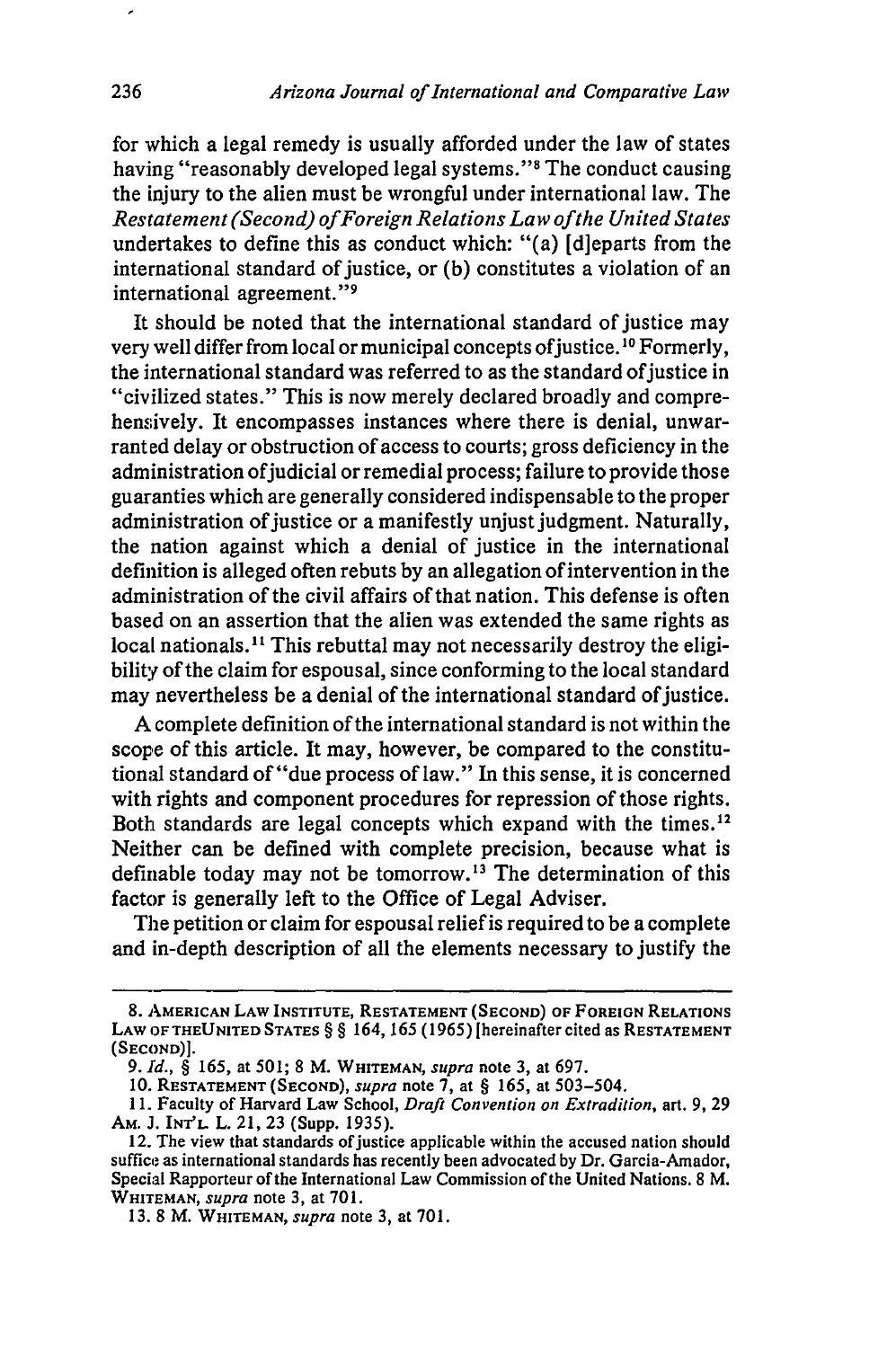United States Government espousing the claim of one of its nationals. The petition consists not only of specific allegations, but also exhibits which in effect constitute the substantive evidence supporting the claim. 14 The petition should contain a substantial description of the evidence and express a readiness to have it displayed to the satisfaction of the State Department.

## SPECIFIC ELEMENTS OF ESPOUSAL

The lawyer representing the espousal claimant should analyze the elements of the case consistent with the preparation of a complaint to be filed in the local civil courts. There are six elements to be included in the espousal claim which are not ordinarily found in a local claim. These are:

- (1) nationality of the claimant,
- (2) ownership of the claim,
- (3) wrongful acts,
- (4) damages,
- *(5)* exhaustion of local remedies and
- (6) negation of anticipated defenses.

#### *Nationality*

Governments may espouse only claims of their own nationals. Ownership of that claim must be in the claimant on a continuous and uninterrupted basis or in a direct line of succession from inception to presentation.<sup>15</sup> Claims may be presented by various types of persons or organizations. For the individual, nationality is either by birth or naturalization. If nationality was acquired by birth and has continued without interruption to the present, there is usually no problem. However, if nationality has been acquired by naturalization, the State Department will look to dates of naturalization and assignments or inheritance to determine if the claim was owned by a United States national on the alleged date of the wrongful act. The State Department will then inquire as to whether the claim remained continuously in the hands of United States nationals until the time of filing of the claim. **<sup>16</sup>**

The State Department considers permanent residence in the United States or any declaration of an intention to become a United

<sup>14.</sup> The Department of State Suggestions For Preparing Claims is updated frequently and the most current issue should be obtained from the Office of the Legal Adviser and followed in the preparation of the claim. Since the preparation differs as to type of injury, the request should state whether the claim is for personal injury or property damage.

<sup>15. 8</sup> M. **WHITEMAN,** *supra* note 3, at 1236.

<sup>16.</sup> R. **LILLICH &** G. **CHRISTENSON,** *supra* note 5, at 9 and 35.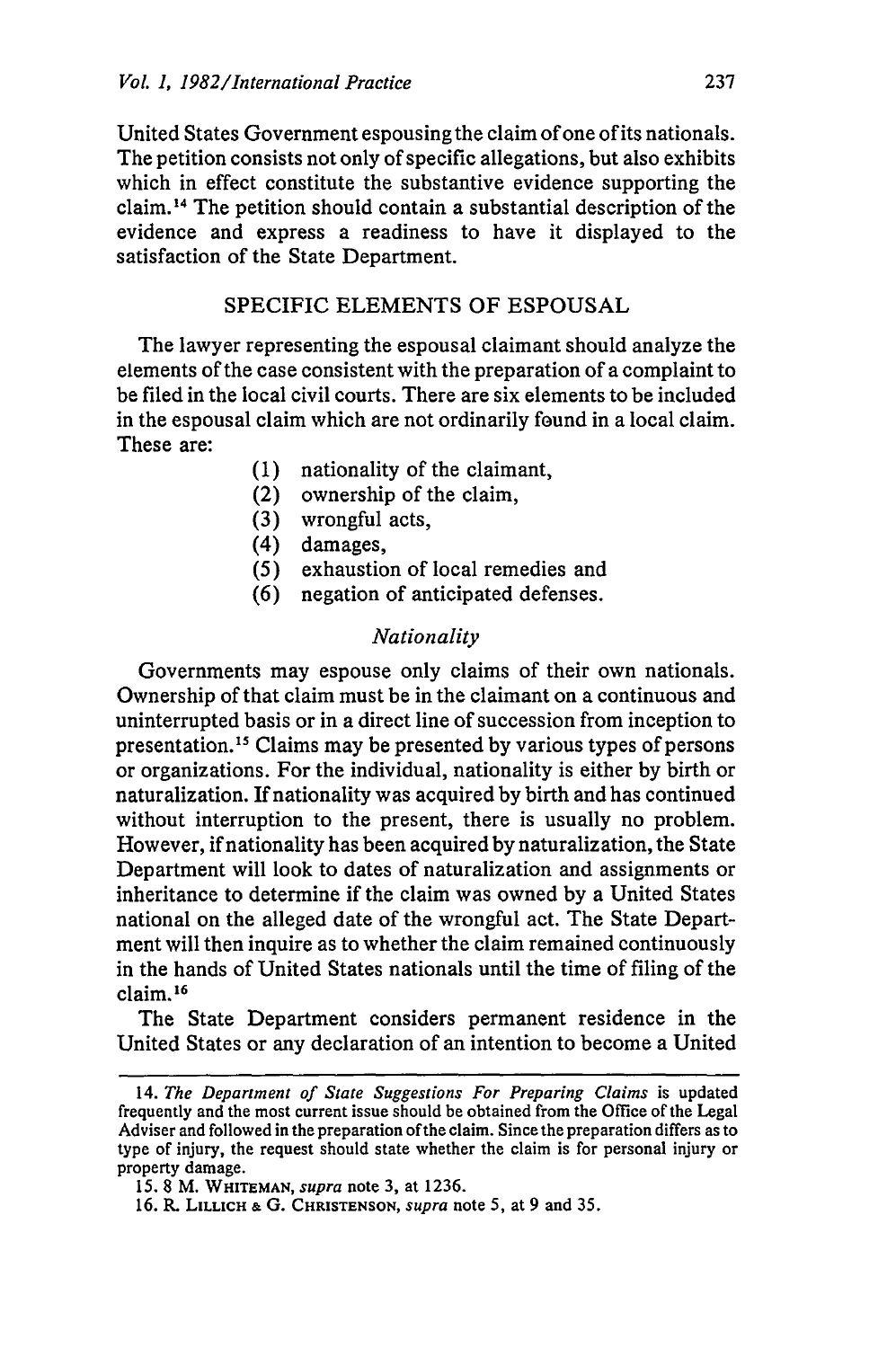States citizen insufficient to establish United States nationality which would entitle the person to espousal.<sup>17</sup> However, persons who are nationals of the United States, but who are not necessarily citizens, may be entitled to some diplomatic protection. In the discretion of the United States Department of State, the government may espouse an international claim on behalf of such persons as seamen under the United States flag, members of the military forces and residents of trust territories.18

In terms of partnerships, international law differs from the Uniform Partnership Act and generally treats such business units as legal entities, especially for espousal purposes.<sup>19</sup> In such instances, it is the nationality of the partners, however, which is at issue. The espousal claim will encompass only the proportionate interest of United States nationals in the partnership. It is, nevertheless, necessary that the partnership agreement or articles of association establish the status of the partnership at the time of the wrongful act and trace it to the date of presentation of the claim. The domestication of the principal place of business of the partnership in the United States, as well as the residences, ownership interest and nationality of each partner or other beneficiary must be indicated. Some partners may not be United States citizens, or a firm may do business in more than one jurisdiction. However, the extent to which the partnership itself needs to be domesticated has not been entirely clarified. The arbitrator in *P. W. Shufeldt (United States v. Guatemala),* held that the personal interest of Shufeldt in the partnership was all that was in question and not the rights of the partnership itself, since Shufeldt was the sole claimant. 20 For this reason, the other aspects relating to partnership existence and nationality were immaterial.

The State Department is also faced with the nationality of the claimant issue with respect to corporations. Mere incorporation in the United States does not *per se* render the corporation an eligible claimant. The petition seeking espousal should carefully detail the organization, operational and financial history of the company and certify the outstanding capital stock or proprietary interest owned **by** United States nationals. In recent years, the Foreign Claims Settlement Commission has required at least **fifty** percent beneficial ownership to be in the hands of United States nationals. This specification applies from the time of the corporation's loss continuously to the filing of the claim.<sup>21</sup>

<sup>17.</sup> *Id.* at 1959 Foreign Claims Settlement Commission [FCSC] REP. 34-35.

**<sup>18.</sup>** 1959 FCSC **REP. 36.**

**<sup>19.8</sup>** M. **WHITEMAN,** *supra* note **3,** at **1283,** 1284.

<sup>20.</sup> *Id.* at 1284.

<sup>21.</sup> R. **LILLICH & G. CHRISTENSON,** *supra* note **5,** at **38, 39.**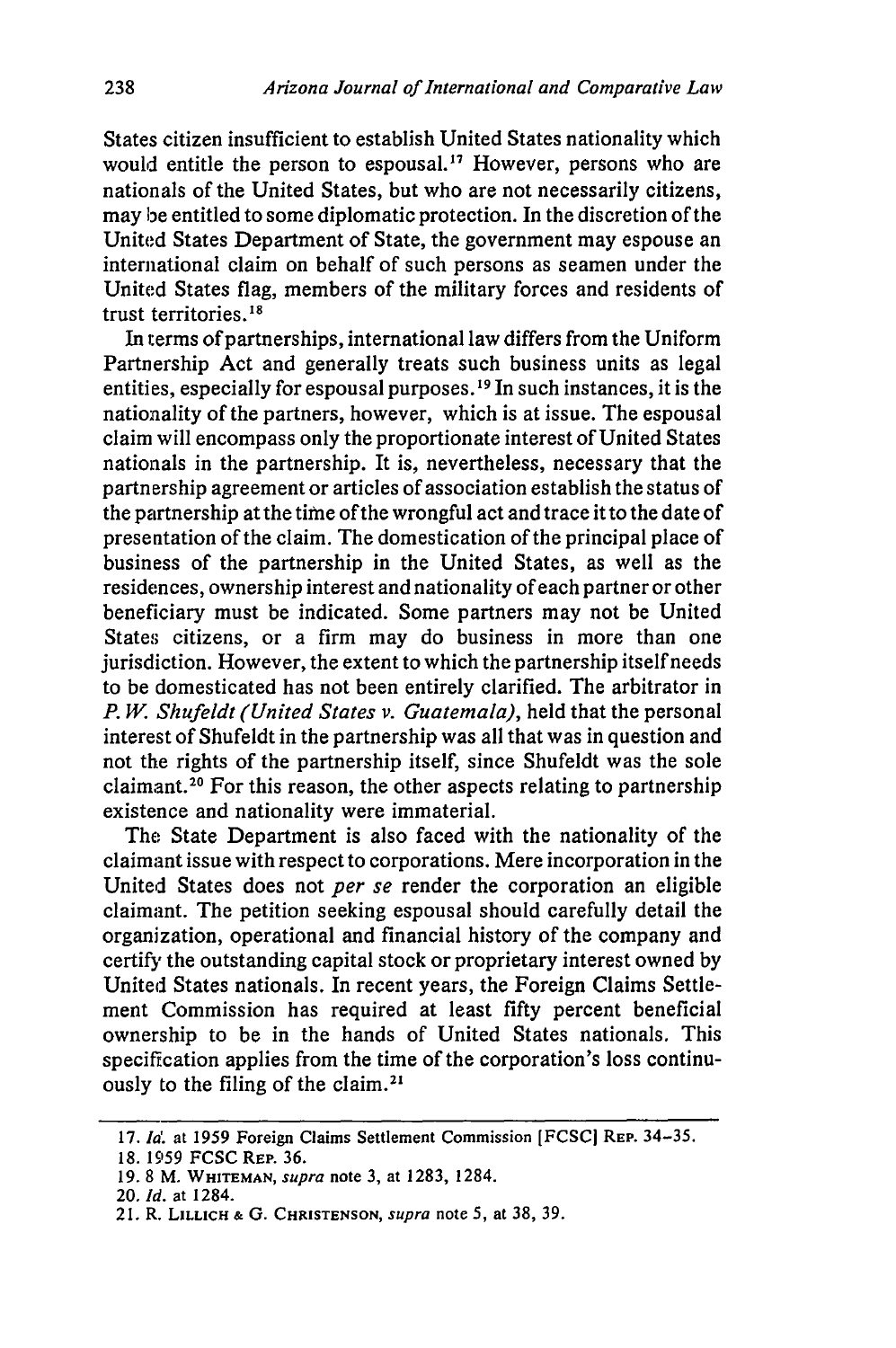Incorporation under United States law or organization elsewhere really has very little bearing on the entire question of nationality. The United States Government has officially announced that it has the right under international law principles to espouse a claim on behalf of United States nationals who own a substantial interest in a corporation or other business entity which has been organized under the laws of a foreign country. <sup>22</sup>

#### *Ownership*

Normally, the proof of ownership in property claims follows the form used in domestic courts. Ownership with respect to espousal claims, however, is affected by two additional elements, *viz.,* nationality and the wrongful act. The petition and proof should carefully show ownership of the claim in a United States national at the time of the wrongful act and continuously to the time of the making of the claim. Furthermore, a claim for damages to property may be separated from the property itself and therefore the continuity of the claim ownership, as well as the property ownership, must be traced in the presentation of the claim.

Direct ownership does not present as many difficulties as indirect ownership of a claim. When one individual has owned a house, factory or other specific property both at the time of the wrongful act and at the time of making the claim, and has possessed United States nationality at both of those times and continuously throughout, the documentary proof of those facts suffices.

With indirect ownership, a very careful review of the nationality of the owner and the ownership of the claim and the original property which gave rise to the claim are essential. The burden of proof of ownership, as well as all the facts necessary to support the claim, is upon the claimant.<sup>23</sup> In a claim arising out of World War II against Czechoslovakia before the Foreign Claims Settlement Commission of the United States, 24 this ownership was very meticulously enumerated where an estate was the claimant. Here the values of the companies were reduced by the value of the "good will" of the

<sup>22.</sup> **8** M. WHITEMAN, *supra* note 3, at **1272.**

<sup>23.</sup> Claim of Julio Koppl, Decision No. **CZ-133,** 17 **FCSC SEMIANN.** REP. **[JULY-**DEC. 1962] at 189.

<sup>24.</sup> This was one of many claims against the Government of Czechoslovakia for compensation to United States nationals for measures taken against their property in Czechoslovakia. On April 5, 1945, the Czechoslovakian Government instituted a broad nationalization and confiscation program which resulted in the elimination of all private enterprise of any consequence in the Czechoslovakian economy. After several unsuccessful attempts to settle the claims through an intergovernmental lump sum agreement, the United States Secretary of the Treasury, on March 25, 1954, ordered the sale of certain property in the United States, which awaited delivery to Czecho-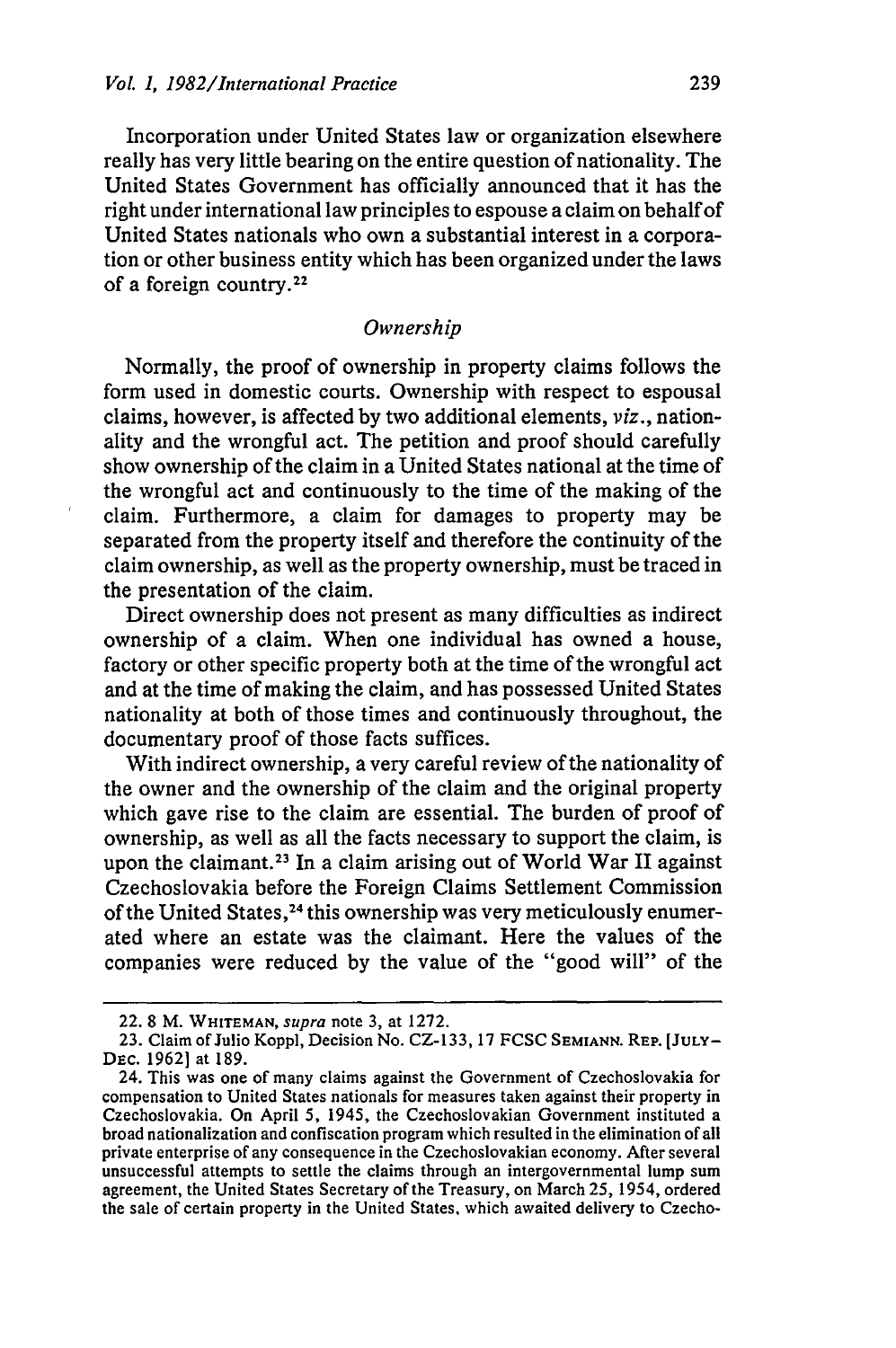businesses.<sup>25</sup> Substantial portions of the claim were also disallowed for the reason that only 34 percent of the beneficiaries under the will of the decedent were United States nationals as of the date of the taking of various properties.<sup>26</sup> The Commission noted that the nationality of the beneficiaries entitled to the claim, any part thereof, or to the proceeds derived therefrom is controlling, and not the nationality of an executor, administrator or trustee.<sup>27</sup> In another case, the facts ultimately showed that the claimant did not have an indirect interest in the partnership through stock in a corporation because the corporation was an unsecured creditor of the partnership and not the owner of a proprietary interest. <sup>28</sup>

## *Wrongful Act*

At the very basis of property claims is the allegation and proof of a wrongful act on the part of the accused nation which caused the damages, loss or destruction of the property in question. These claims usually allege: (a) confiscatory breach of contract by a foreign government and (b) nationalization or taking of property, or damage or destruction to the property, by intentional or negligent actions on the part of the accused government or its agent.

In the case of the wrongful act arising from a breach of contract, the claimant must allege and establish formation of the contract, the type of reciprocal promises within the contract and the manner in which the terms and provisions of the contract have been aborted or breached by the accused government. Contracts are not always contained in one document. Very frequently, those contracts with foreign governments start with the submission of bids in response to solicitations which have been announced by a foreign nation. Copies of the soliciations, the bids submitted and especially the specifications which demonstrate compliance with "calls for bid" are helpful. Modifications made in the course of the performance of the contracts by correspondence between the parties are not uncommon, thereby modifying or amending the contract. These should also be presented and proof of

slovakia, to liquidate liens attached to the goods. By Public Law 85-604 (Title IV of the International Claims Settlement Act of 1949, *as amended,* 72 Stat. 527), the net proceeds of the sale were placed in a fund designated the Czechoslovakian Claims Fund. The Foreign Claims Settlement Commission of the United States was responsible for the adjudication of claims filed under this Act between September 15, 1960, the statutory commencement date, and September 15, 1962, the statutory termination date. 17 FCSC **SEMANN.** REP. **[JULY- DEC.** 19621 at 140-143.

<sup>25.</sup> Claim of National Bank of Westchester, White Plains, Estate of Meta Blum, Decision No. CZ-3312, 17 FCSC **SEMIANN.** REP. [JULY- **DEC.** 19621 at 251, 253. 26. *Id.* at 254.

<sup>27.</sup> *Id.*

<sup>28.</sup> Claim of Marietta J. Poras, Decision No. CZ-3528, 17 FCSC **SEMIANN.** REP. [JULY **-** DEC. 19621 at 256.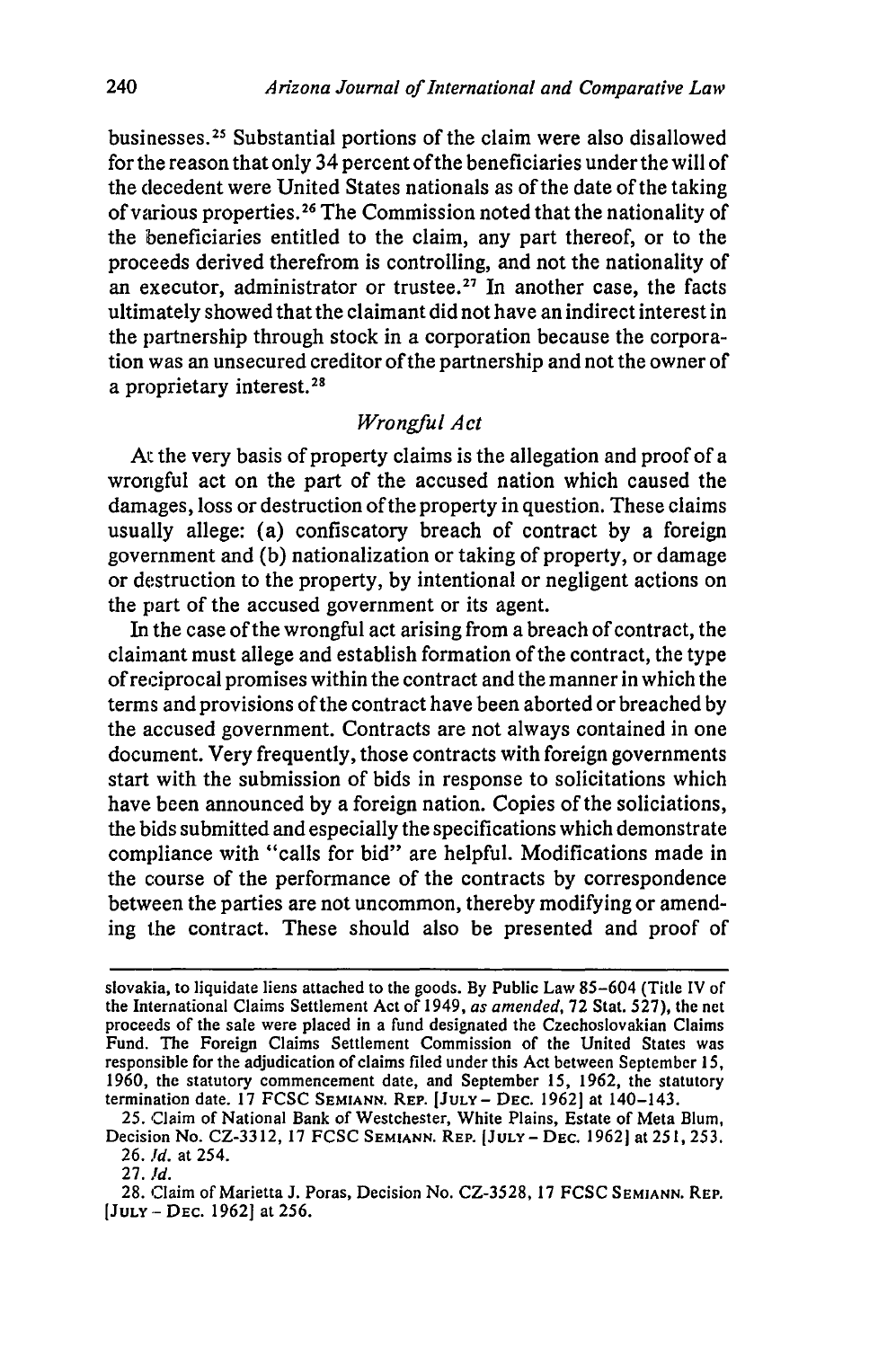compliance supplied. Usually, a contract breach consists in the claimant remaining unpaid for goods delivered or services performed in accordance with an agreement with the accused nation.

Normal breach of contract cases for which a local remedy is provided by the accused nation will not form the basis of espousal. It is only when the breach of contract is confiscatory or discriminatory that a violation of international law has resulted. This breach has been described as the point where the accused nation stepped out of its role as a contracting party and sought to escape contractual obligations by use of its superior governmental power.<sup>29</sup> To justify espousal, the State Department must be clearly convinced that the claim is valid, fair and owing, and that it results from confiscatory action.

When the wrongful act to be proven consists of nationalization or expropriation, condemnation or other taking of the property by act of the accused government, the claiming nation will first determine whether it was truly a confiscatory act before undertaking espousal. However, the taking need not have been wholly without compensation. Additionally, most governments in the world recognize the right of a sovereign state to expropriate property for public purposes. That recognition is conditioned, however, on a corresponding obligation to make adequate, effective and prompt compensation.<sup>30</sup>

Even when the taking is direct, the act must be unequivocally imputable to the accused nation. There are several instances where justification and defense may be asserted by the accused nation, thereby defeating the espousal claim, but these will be discussed within the topic "negation of anticipated defenses."

Sometimes the taking is not direct, but comes about from an unreasonable interference with the use, enjoyment or disposition of property. If the indirect taking is not complete, but merely deprives the claimant of something less than the entire legal interest in the property, compensation is measured by the value of that which had been taken and not by the total value of the property. There must, nevertheless, be a "taking" and not a mere diminution of value arising from a currency reform law or other exercise of a valid internal right of national sovereignty.<sup>31</sup> Conversely, the right to payment of sums deposited in a bank account is deemed to be property and a confiscation of the bank account by the government constitutes a "taking."<sup>32</sup>

<sup>29. 8</sup> M. WHITEMAN, *supra* note 3, at 909.

<sup>30.</sup> *Id.* at 1020.

<sup>31.</sup> *See* Claim of Wyman, *et seq.,* Decision Nos. CZ-2771-2774, 17 FCSC SEMINANN. REP. [JULY-DEC. 1962] at 277, for a discussion of similar diminution of value issues.

<sup>32.</sup> Claim of John Stipkala, Decision CZ-135, 17 FCSC **SEMINANN.** REP. [JULY-DEc. 19621 at 191.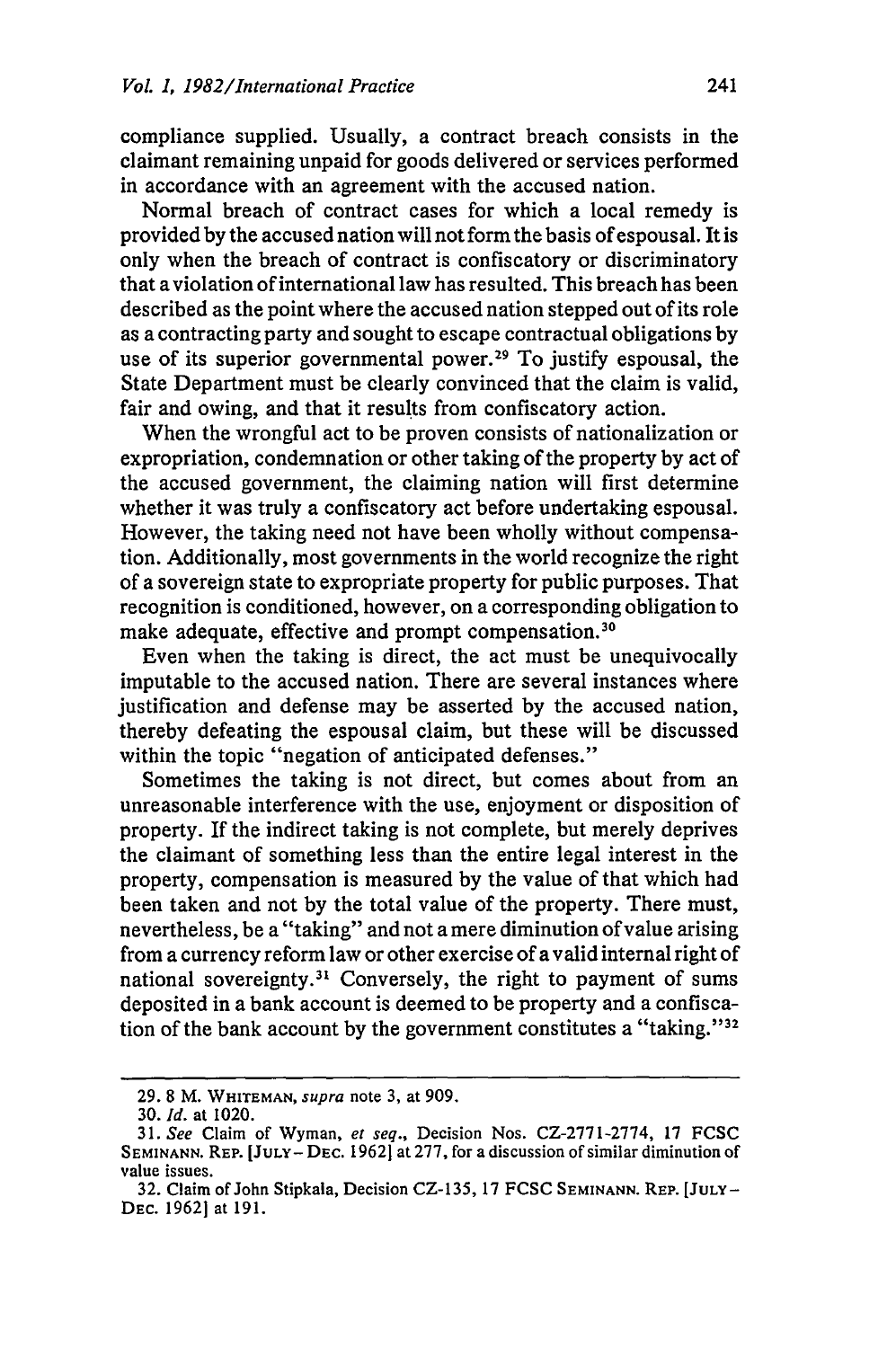#### *Damages*

When applying for espousal, reasonable proof of the value of the property that has been lost or the damages sustained by virtue of the wrongful act should be submitted with the claim. The law and proof of damages does not differ greatly between domestic law and that utilized in international law. In international situations the term "full value" is used but it has the same meaning as "fair market value." If the fair market value is not ascertainable, then fair value as reasonably determined in the light of the international standard of justice and based upon practicality is used. $33$ 

The value of property or injury is determined as of the time of the taking, unaffected by the taking or other acts of the accused nation having the effect of depressing the value of the property. If the property is merely damaged and not taken or destroyed, then the difference in the value of the property before and after the damage occurred is the basis for determining the recovery.

One problem often exists in proving the value of property in a foreign market in that many times the market is not readily definable. In this situation, evaluations by brokers, appraisers and even bona fide offers are useable if available. Another complication often arises from the need to establish the value at the time of loss. The passage of time may well have restricted the availability of some evaluation methods. Friends, neighbors or acquaintances of the claimant may provide helpful leads and even affidavits in some instances.

In the case of businesses and companies, great use can be made of the financial statements of the firm. In most civil law countries these are filed annually in the commercial register. In the case of corporate stock, the time of taking in a confiscation case may substantially affect the value. In communist countries, the formal decree of nationalization is often preceded by restrictive acts of the government which diminish the value so extensively that the taking may be said to have preceded the formal decree.<sup>34</sup>

In establishing the value of property, one must consider variations in the relative values of currencies of the claiming and the accused nation at the time of the loss. These factors are important not only in establishing the amount of damages as expressed in current exchange rates, but also in determining whether "just compensation" has been made or tendered by the accused nation. Comparable currency values

**<sup>33.</sup> RESTATEMENT (SECOND),** supra note **7,** § 188 comment b; United States v. Miller, 317 U.S. 369, 374-75, 63 S. Ct. 276, 87 L. Ed. 336, 342-44 (1943).

<sup>34.</sup> Claim of Irene Fedorchak, Decision No. CZ-1154, 17 FCSC **SEMIANN.** REP. **[JULY- DEC.** 19621 at 249.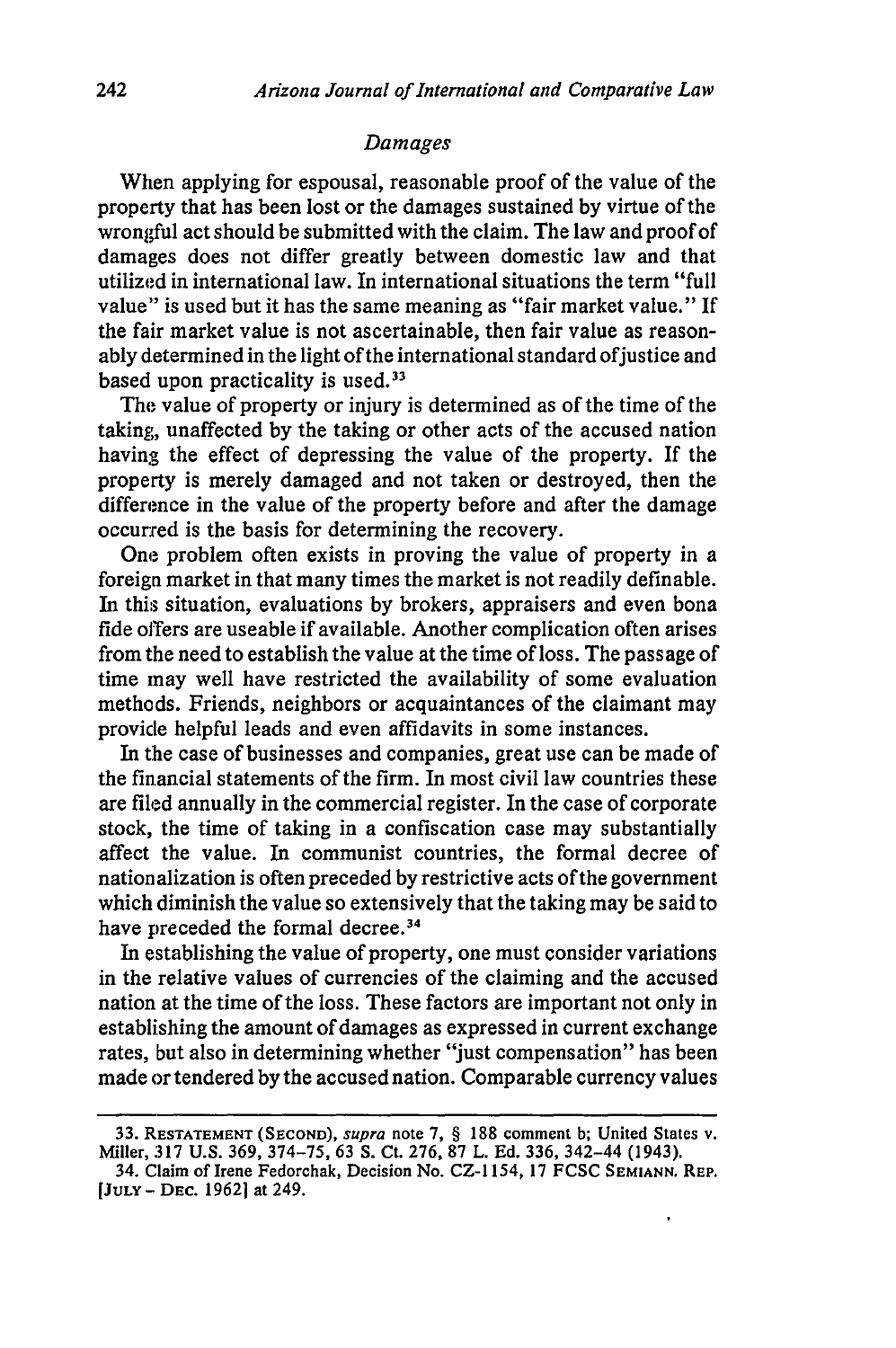should also be considered in expressing deductions to be made in the evaluation process. Many times currency adjustments have been made internally by the legal structure of the accused nations. A mortgage, judgment lien or other encumbrance often needs to be expressed in a deduction from present day value based upon present day evaluation and payment requirements altered by intervening currency reforms which are applicable to those encumbrances. One should note that interest is generally allowable in computing the total value of damages sustained. Even though the costs of preparing the claim itself are not permissible, the cost of exhausting the local remedies is also an allowable item.35

#### *Exhaustion of Local Remedies*

Since the very basis of responsibility on the part of the accused nation is its "denial ofjustice," it is both a long-standing principle and practice of the United States Government to decline to intervene in cases where local remedies are available and have not been exhaused. Often in espousal cases the accused nation has asserted the defense of sovereign immunity. This fact should be shown. Additionally, the local legal structure may not provide for the commencement of any action in the local courts against the sovereign government. In such a claim, brought by Estonia against the Lithuanian Government, it was held that there is no need to utilize municipal courts if those tribunals have no jurisdiction to afford relief, nor is it necessary to resort to those courts if the result would be a repetition of a decision already given.36

The United States Department of State generally takes a practical approach and does not require court action if the claimant can show that it would be a futile exercise. The burden of establishing this futility, however, is upon the claimant. Usually, the State Department officers reviewing an espousal petition are well aware of the practical aspects in the country at issue.<sup>37</sup> If the allegation of futility is made by the claimant, the Department of State has held that "[a]ny allegation of misconduct on the part of the judicial authorities should, of course, be supported by convincing documentary evidence."38

**<sup>35.</sup>** R **LILLICH & G. CHRISTENSON,** *supra* note **5,** at 85.

**<sup>36.</sup>** 8 M. **WHITEMAN,** *supra* note 3, at 773.

<sup>37.</sup> *Id.* at 775.

<sup>38.</sup> *Id.* at 772, *as quoting,* Secretary of State Dulles to the American Embassy, Beirut, instruction No. A-111, Jan. 25, 1957 M.S. Department of State, file 283A, 113 Bistany, Khalil A./1-257.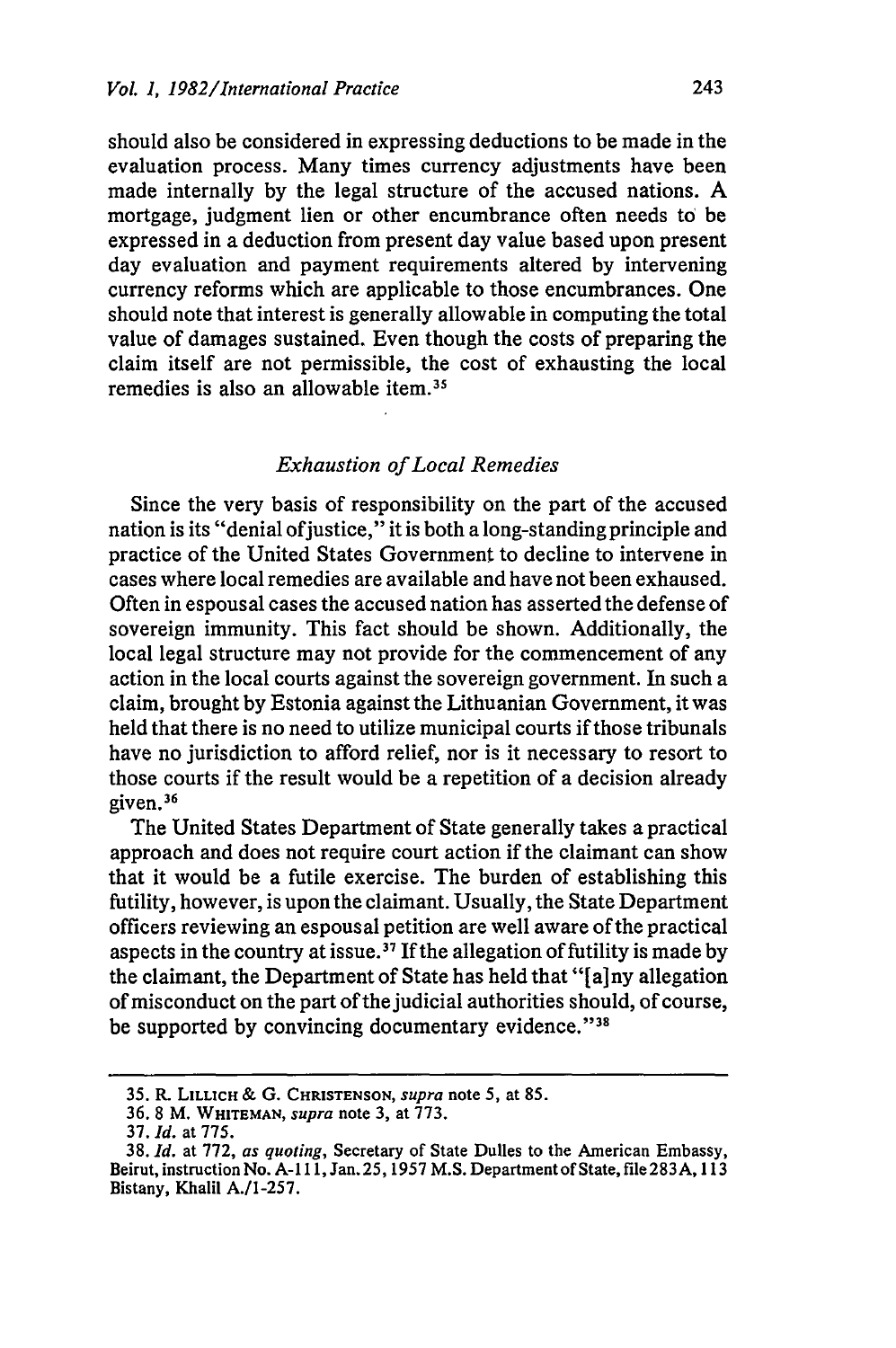#### *Negation of Anticipated Defenses*

If prior negotiations with the accused nation have brought forth defenses which could reasonably be anticipated within the espousal claim, these should be presented to the State Department in the petition. Often such a defense takes the form of an assertion that the standard of justice applied to the claimant did not differ from local or municipal concepts of justice. It has already been pointed out that this is not acceptable.<sup>39</sup> The remaining defenses usually fall into one of two categories: (1) responsibility is not attributable to the government or (2) there is a justification in defense of the government's acts.

The first category of defenses ascribes the responsibility for the wrongful act to sources other than the government. This is sometimes true even though the wrongful act was that of governmental officers. The determination of responsibility then revolves around the nature of the office held, the scope of the duties of that officer and the authorization accorded to the officer. Essentially, a *respondeat superior* test is applied.

In the case of private individuals causing injury or damage to property, the accused nation is not responsible unless there has been a failure to exercise due diligence to protect the life and property of foreigners . 40 The nation is not responsible for losses suffered by aliens resulting from acts of mobs out of control, riots and other internal disturbances, if the nation has employed all reasonable means at its disposal to prevent these unlawful acts and has taken proper steps to apprehend and punish the wrongdoers. Where the claimant can show a lack of the employment of reasonable means, protection, punishment and apprehension, then responsibility will be attributed to the accused nation.

By the same token, the accused nation may well assert a justification in defense of the claim based upon acts which were reasonably necessary to maintain public order, safety or health or in the course of the enforcement of any law of the nation, as long as it did not depart from the international standard. This justification also includes the nation's right to control its own currency, acts in the conservation of life or property in instances of disaster, insurrection or some other me or proper

When determining whether or not to espouse, the State Department will consider in all instances the present state of the United

41. *Id.* at 840-41.

<sup>39.</sup> *See supra* note 10 and accompanying text.

<sup>40. 8</sup> **Mq.** *WHITEMAN, supra* note 3, at 817.